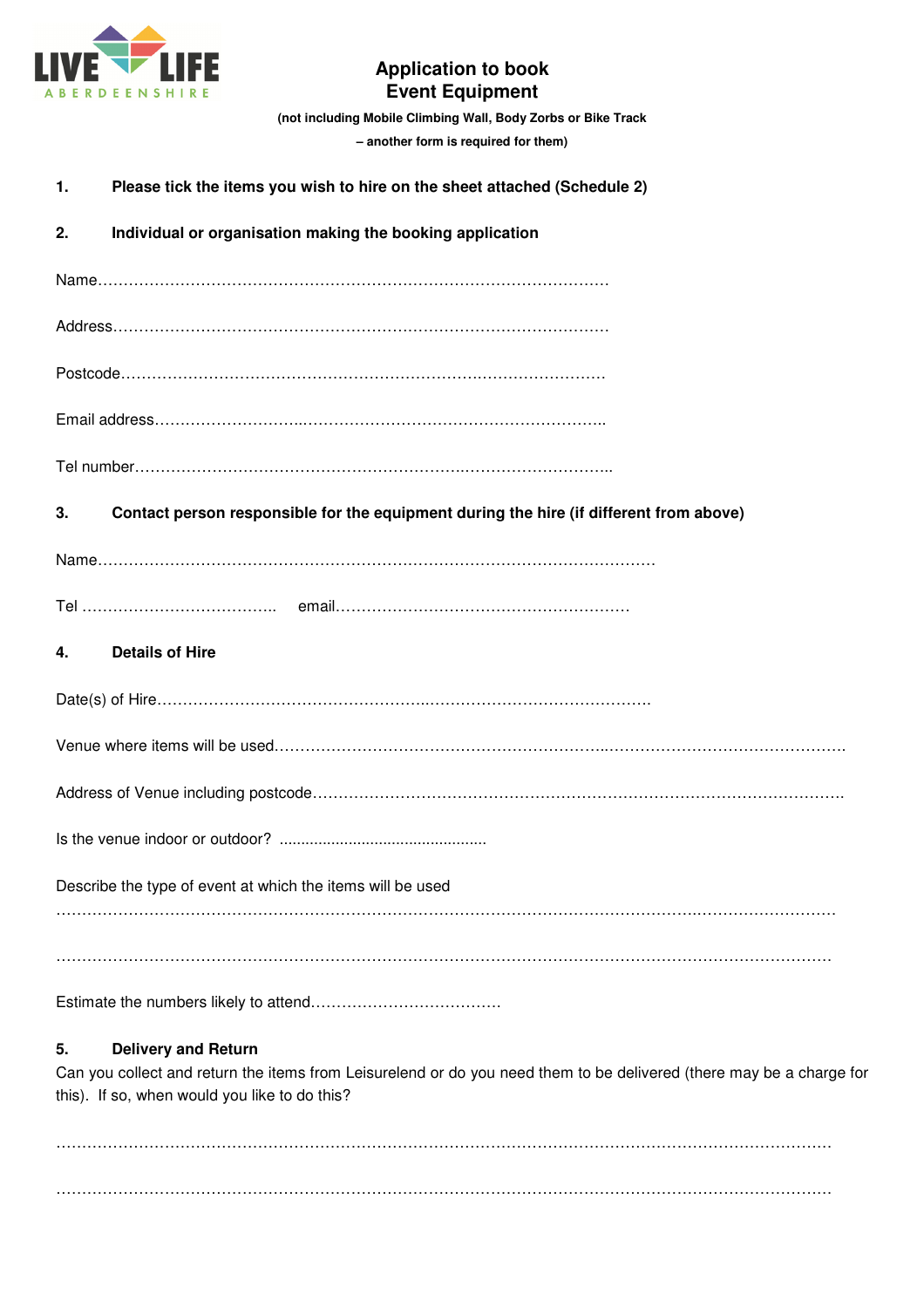#### **6. Payment**

Method of payment – please indicate how you will be paying. We will confirm this with you when your booking has been accepted and a quote given to you.

…… Internal Purchase Order number (For internal Aberdeenshire Council hires only)

…… Invoiced (Orders over £20 only) If Invoice details different to booking details please contact with correct Invoice information (Name, address, Contact Number and email.). Email to sportsevents@aberdeenshire.gov.uk

#### **Please indicate (x) how you would require your Invoice Sent**



…… By cheque or cash (Cheques made out to "Aberdeenshire Council"

#### **6. Finally**

Please read and sign as indicated below.

By signing this form, I confirm that:

- 1) I have read, understand and agree to the Terms and Conditions of Hire available on the website or from Leisurelend@aberdeenshire.gov.uk and agree to comply with the conditions and obligations imposed;
- 2) I am the person responsible for the booking and agree to only use the items in accordance with their intended purpose and cooperate with any instructions from the Council;
- 3) I have received, read and understood the Guidance Note provided for Hirers;
- 4) I will ensure prompt payment when asked; and
- 5) I understand that if items are damaged due to my group's negligence I may be liable for the costs of repair and/or may not be allowed to hire again in future.

**Please note the following: if this Application to Book is initially returned by email\* please simply type name where indicated below. The email address will be taken as proof of identity.** 

**Where an electronic copy of the Application to Book is provided, a hard copy of the form with a full signature shall also be required on delivery or on collection of the Equipment for our records.** 

**Please indicate (x) method(s) for returning the form; one must be in hard copy form;** 

**email nard copy via post notation hard copy on collection** / on delivery

Name……………………………… Signature…………………………Date………..…

If this form is to be returned by \*email please send to: sportsevents@aberdeenshire.gov.uk or if by post to: Sports Events, Leisurelend, Harlaw Way, Inverurie AB51 4SG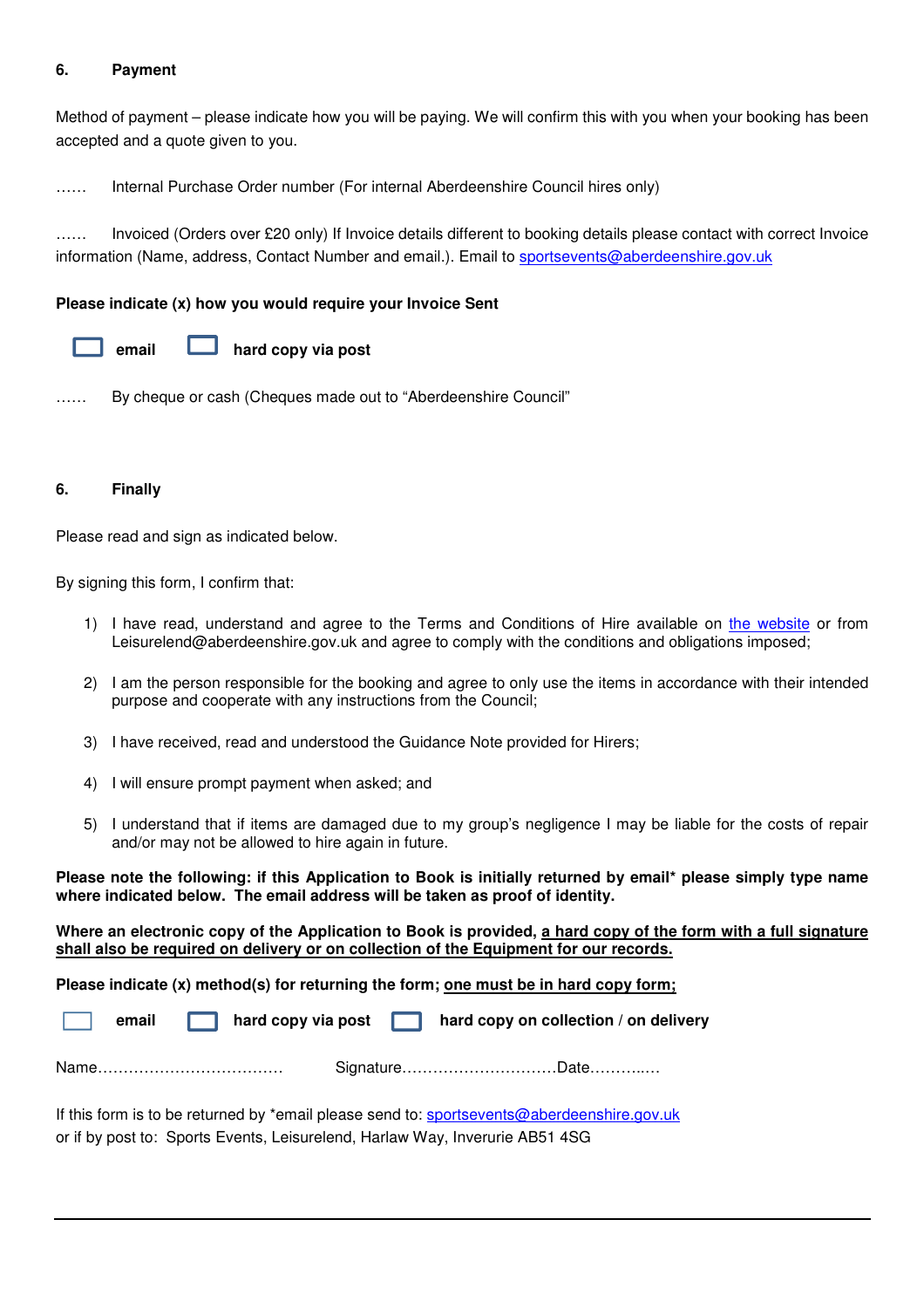# **Equipment Schedule**

Prices from 1 April 2018: small £7.50, medium £15, large £22.50, Premium £30 per hour to a max of £150 Hire Period is 48hrs or Friday to Monday. Bank Holidays will be taken into consideration.

|                                                             |               | <b>Number</b> | <b>Comments</b> |  |
|-------------------------------------------------------------|---------------|---------------|-----------------|--|
| <b>Events Equipment</b>                                     | price bracket | requested     |                 |  |
| marshal bibs (up to 20) Approx 20 various sizes in each box | small         |               |                 |  |
| road signs and course signage (25)                          | small         |               |                 |  |
| portable PA systems with wired mic                          | medium        |               |                 |  |
| portable PA systems with wireless mic                       | medium        |               |                 |  |
| Cinema Kit rear projection                                  | large         |               |                 |  |
| Cinema Kit front projection                                 | large         |               |                 |  |
| Display boards                                              | medium        |               |                 |  |
| Bunting (appox 100m in each box)                            | small         |               |                 |  |
| Instant Shelters 3m x 3m                                    | medium        |               |                 |  |
| Instant Shelters 6m x 3m                                    | large         |               |                 |  |
| Instant Shelter sides (upto 4 sides)                        | small         |               |                 |  |
| Instant shelter weights (set of 4)                          | small         |               |                 |  |
| Start/Finish Inflatable                                     | large         |               |                 |  |
| Start & Finish Flags (2 off each)                           | Medium        |               |                 |  |
| <b>Blower for Inflatable Arch</b>                           | small         |               |                 |  |
| winners podium                                              | small         |               |                 |  |
| temporary fencing                                           | small         |               |                 |  |
| tables (up to 5)                                            | small         |               |                 |  |
| chairs (up to 10)                                           | small         |               |                 |  |
| Leisuremobile                                               | premium       |               |                 |  |
| fence spikes (up to 20)                                     | small         |               |                 |  |
| digital timing clock                                        | large         |               |                 |  |
| stop watches with printer (sets of 2)                       | large         |               |                 |  |
| Counters - set of five                                      | Small         |               |                 |  |
| Shortwave radios (up to 8)                                  | large         |               |                 |  |
| Bike Racking per 5 sections (35bikes)                       | large         |               |                 |  |
| No Waiting Cones (Per 10)                                   | Small         |               |                 |  |
| Cones 500mm ((Per 10)                                       | Small         |               |                 |  |
| Cones 750mm ((Per 10)                                       | Small         |               |                 |  |
| <b>Sports Equipment</b>                                     |               |               |                 |  |
| skipping ropes assorted (Mix Available)                     | small         |               |                 |  |
| space hoppers assorted (Mix Available)                      | small         |               |                 |  |
| Hoops assorted (Mix Available)                              | small         |               |                 |  |
| Mixed Games Bag                                             | small         |               |                 |  |
| Mixed Activity Bag                                          | small         |               |                 |  |
| Footballs or bag of                                         | small         |               |                 |  |
| kwik cricket                                                | small         |               |                 |  |
| <b>Comments / Further equipment required</b>                |               |               |                 |  |